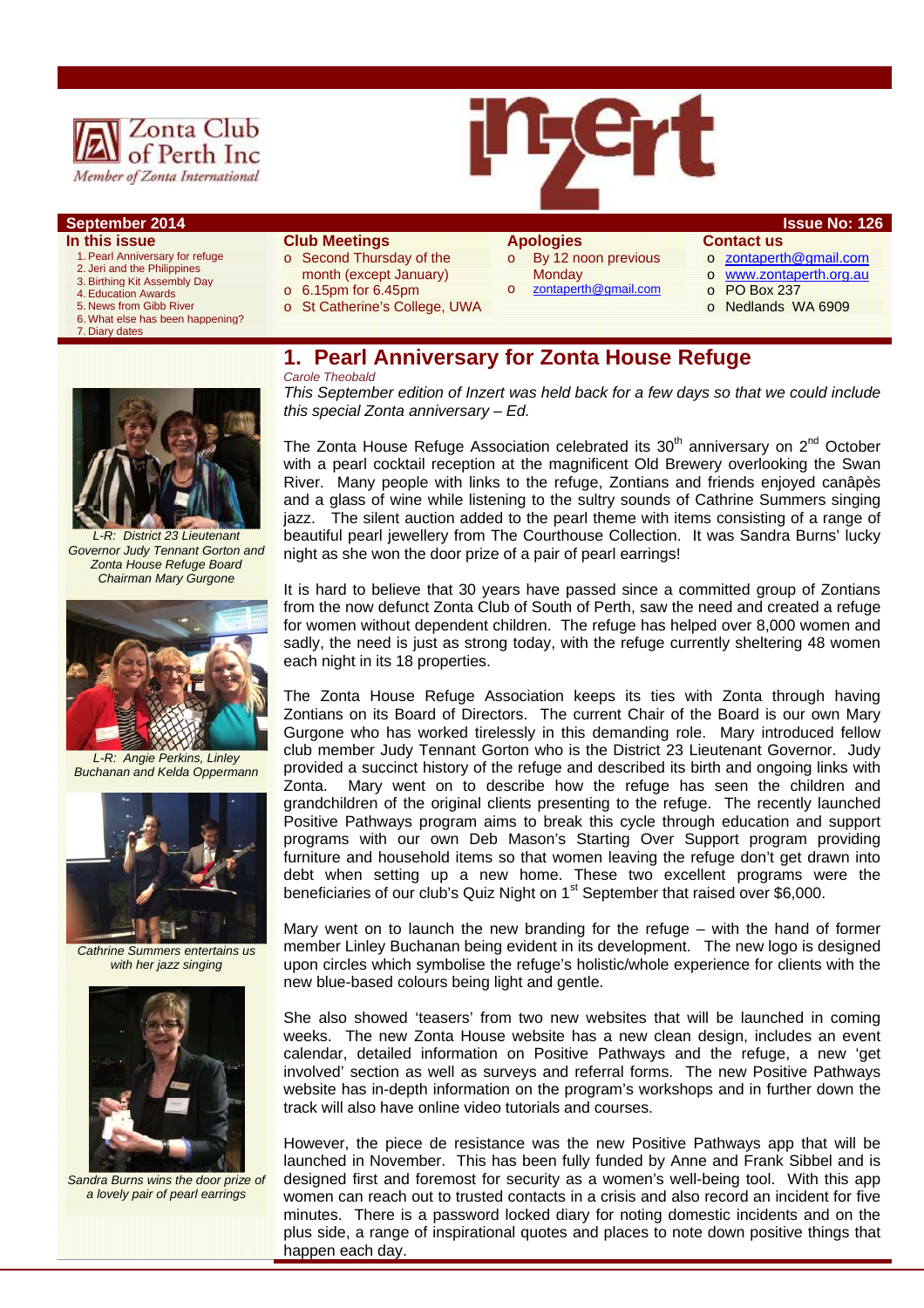

*L-R: Ronette Druskovich (Zonta House Board member) with Jill Anderson and Carole Theobald* 



*L-R: Jeri Sein, President 'Tricia Summerfield and David Theobald* 



*L-R: Lorretta, who is also an Australian Volunteer and Jeri. We bonded so well and I consider her to be one of my very good friends.* 



*The market in Catarman where I normally get my fruits and veges. I normally keep a low stock of food even though I have a fridge as brownouts (or power outage) are unpredictable.* 



*One of many beautiful islands near my home in the Philippines. This was one of my weekend trips to San Antonio in Northern Samar.* 

Throughout October there is a 30 day social media campaign to raise awareness about domestic and family violence that includes:

- "30 pearls of wisdom" consisting of positive messaging on the refuge's Facebook page
- a gripping, poignant short YouTube video called 'Turning Point', produced by WA Student Television;
- a street appeal on Friday 24<sup>th</sup> October; and
- community awareness sessions to corporates, tertiary and community organisations.

After the presentations, canapes and drinks were circulated and there was much laughter as guests mingled and shared their stories. Zontians present included Dawn Newman, Alison Martin and Jean Wyder from Perth Northern Suburbs as well as Mary, Judy, Sandra, 'Tricia Summerfield, Wendy Atherden, Jeri Sein, Ronette Druskovich (who is on the Board of the refuge), Jill Anderson and I. It was a lovely night and congratulations to Mary, Kelda Oppermann and Angie Perkins for hosting the event.

If you would like to be involved find out more at www.zontahouse.org.au Don't forget that extra hands are always appreciated to help Deb Mason with either furniture logistics or to help out at the Belmont carpark market that raises funds for SOS. Email zontaperth@gmail.com to donate, time, energy or monies to the cause.

# **2. Three things I do differently after volunteering in the Philippines**

*Jeri Sein* 

*Jeri has recently returned from six months' working with AusAID's Australian Youth Ambassador for Development (AYAD) program, the young people's version of the Australian Volunteers for International Development (AVID). Jeri worked in Catarman, North Samar to increase resource capacity at a small Filipino not-for-profit Organisation called Sentro ha Pagpauswag ha Panginabuhi. Jeri is about to leave for South America on a shorter adventure, so we hope to hear more when she returns at the end of the year - Editor.* 

**1. Pursuing new passions** – cooking, camping, adventure sports, learning how to play a ukulele, creative writing

**2. Living with a purpose and being intentional with how I spend my time** – I know what triggers me to take action so I use these to motivate myself in getting things done. I love my family and love spending time with my mum and sister. Since I got back, I've been learning how to cook many of my mum's Burmese recipes to cook for my sister and her family at least once a week.

**3. Be the change I want to see** – It was very overwhelming to live in an environment where poverty and homelessness is a common struggle for most of the families on my island. My way of coping was to focus on people in my immediate networks – my neighbours, local friends, workmates and fellow volunteers and focus on making a difference in their lives. For example, after Typhoon Glenda whipped through my island, many of the houses were badly damaged, especially my neighbours' home. I showed my concern by donating some money to hire a man to cut down a large tree trunk that fell on the roof of my neighbours' house. The donation also covered the cost of replacing the bamboo fencing with 'cyclone wire' fencing. My neighbours were really thankful and were overjoyed of my unexpected gesture. That small gesture on my part made a huge difference in their lives, especially since the main income earner of their household was an older gentleman in his 60s working as a pedicab (a three-wheeled bicycle with a carriage for a passenger) driver.



 *I was on a study tour to Bacolod with my workmates and community*  leaders from the island of Capul. We went to this fish market twice in a *row to select fresh seafood to give to a nearby restaurant to cook our dinner.*



*Community leaders from Capul island waiting for our lunch to be cooked after visiting the fish market.*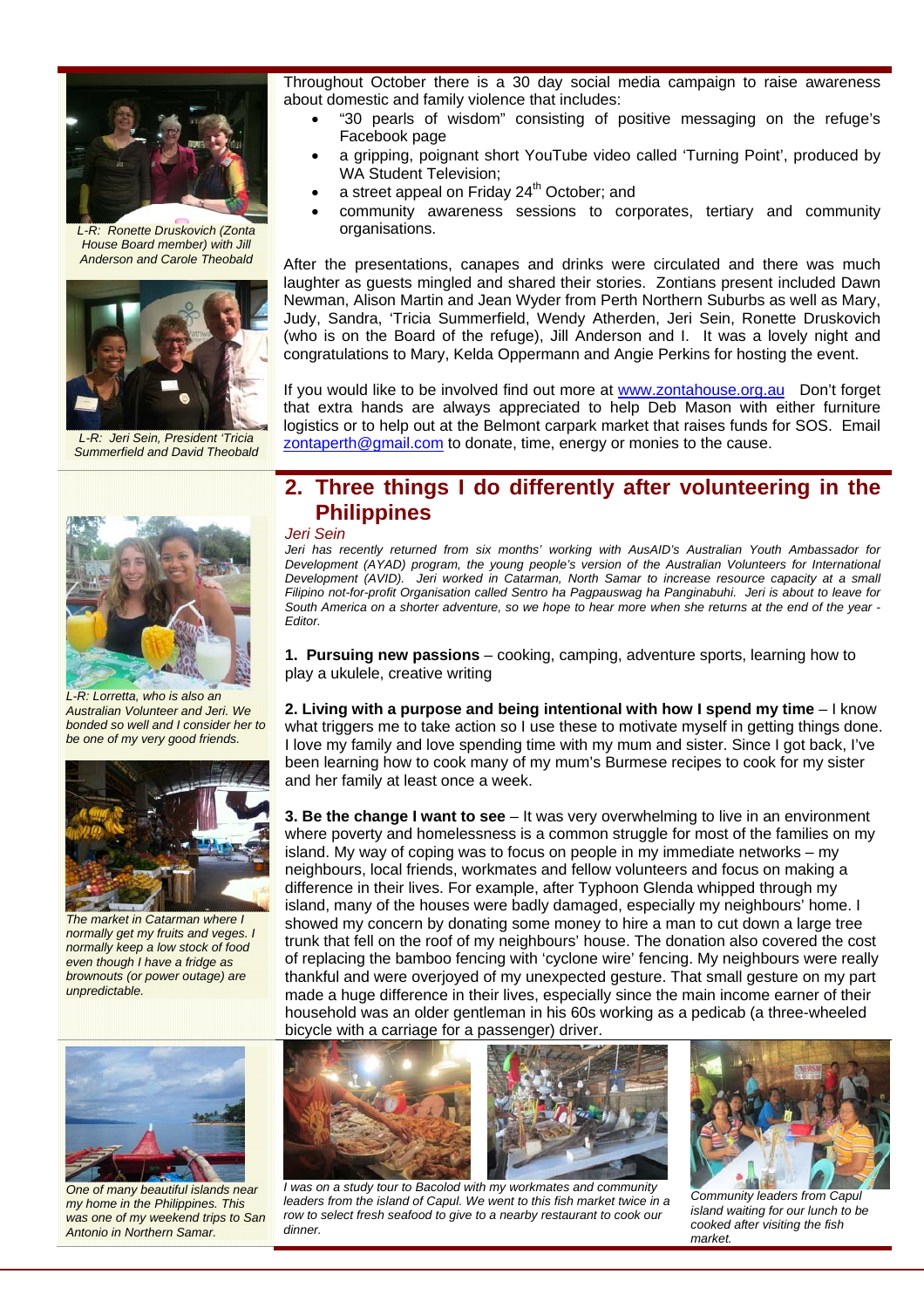





*Zontians, Golden Z Club members, students from Trinity College and friends all work together to assemble the 1,000 kits.* 

# **3. Birthing Kit Assembly Day**

*Sandra Burns, Chairman, Service and Advocacy Committee* 

What else is there to do on a rainy Sunday but to support other women by providing them with a clean birth environment?

Our club, along with many members of the Golden Z Club of St Catherine's at UWA, assembled 1,000 birthing kits on Sunday 21<sup>st</sup> September.

Trinity College assisted by providing the 1,000 soap pieces required and a small number of students attended on the day. A small group of Golden Z students prepared kits in readiness for the Sunday event by folding the plastic on Saturday afternoon and Lyn McArthur also assisted by arranging for 100 packs of folded plastic through her work place.

Forty six people turned out to assemble the kits: 25 St Catherine's students (Golden Z) 11 other volunteers and 10 Zonta Club members joined together over the time to finish the kits. The kits were dispatched to the BKFA in Adelaide and we will let you know which destination country they are bound for once we have been advised.

The majority of the funding for the kits was supported by the Club but the Golden Z students contributed \$500 and the Rotary Club of Como contributed \$100.20 in loose change. We also collected \$14 in gold coin donations on the day.

Many thanks to all the supporters who attended. The Zonta Club members greatly enjoyed spending time with the students and other volunteers. I would also like to thank Vera Riley for assisting as she conducted last year's event and along with our other members was a great support in ensuring the day ran smoothly. Vera is currently on leave of absence from the club so it was a wonderful opportunity to catch up. Once again another successful Service event for our Club.

# **4. Education Awards**

This year proved an exceptionally difficult one for the Education Award judges as they had two exceptional candidates that were difficult to separate. The situation was explained to club members who voted to award two Education Awards for \$2,000 each.

### *Jannah Cooper*

At the August meeting a presentation was made to Jannah Cooper who lives in Pinjarra and is a single mother of two children. She has survived post natal depression and domestic violence and thanks her mother for supporting her to enable her to undertake her studies. She is studying Anthropology on line at Curtin University. She has been placed on the Vice Chancellor's List and plans to continue with Honours. She is interested in social justice particularly with marginalized groups, such as refugees, homeless and indigenous people. Jannah expressed her great appreciation to the club for this award and indicated that she would use the funds to have internet connected so she could continue her on line studies.

### *Terri Kaye Sugars*

In September Kate Ellson presented Terri Sugars with her well-deserved award. Terri is studying towards a Bachelor of Counselling at Notre Dame University. She lives in Mt Hawthorn, is a single mother of two grown children and is soon to become a grandmother. She currently works in a challenging role with Perth Home Care services, as a community facilitator. Terri has a deep understanding of people with disabilities and mental health issues, and is able to form trusting relationships with the people she works with. Her dedication to improving the lives of people who find themselves in need of support is evidenced by her volunteer work with the parent drug information service, supporting parents dealing with drug affected children, running support groups and assisting new volunteers. Despite some personal hardships along the way, Terri has continued to apply herself to her studies, and, because of the Education Award, can purchase the text books she needs to complete her studies.

The club congratulates both of the worthy recipients of this year's Education Awards.



*L-R: President 'Tricia Summerfield, Jannah Cooper, Jannah's proud mother and Education Award Coordinator Kate Ellson.* 



*L-R: Education Award Coordinator Kate Ellson, Terri Sugars and Vice President Sandra Burns.*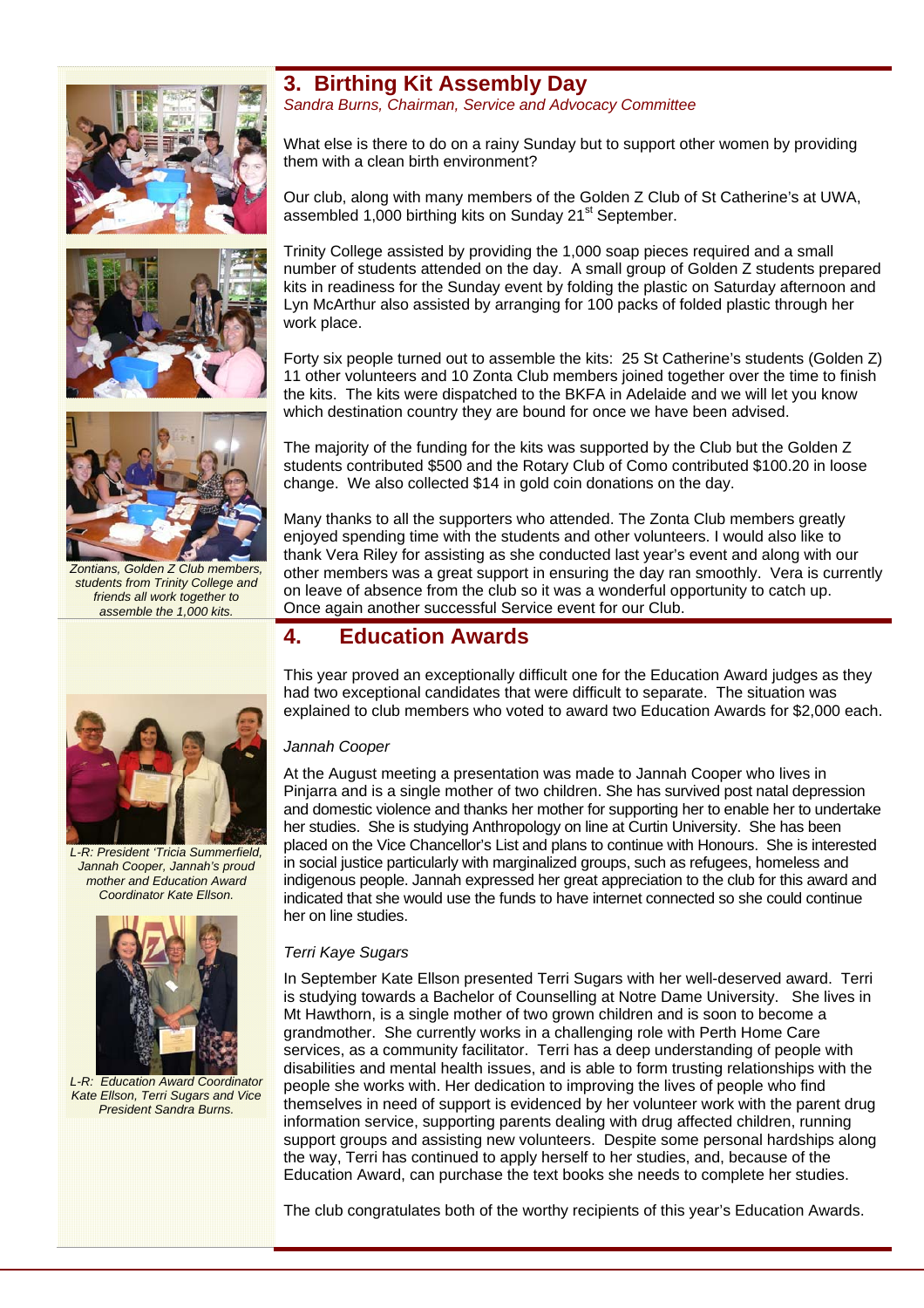

*Boss Wandjina as painted by Yvonne Burgu* 



*Jean Wyder (L) from Perth NS shares the birthing kit story with members of the public. Jean coordinated the display for the Expo* 

*QUIZ NIGHT IN PICTURES* 



*Lots of prizes were donated for the quiz night* 



*L-R: Sandra and Lois announce the Silent Auction 'winners'* 



*L-R: Prize guru Deb Mason and Quizmaster Judy Tennat Gorton* 

# **5. News from Gibb River**

Yvonne Burgu is currently in Derby having some hospital tests done. She is feeling very tired and hopes to return to Gibb River soon as she is missing being in country. She tells Carole that some of the youngsters we made friends with in 2007 are now completing TAFE courses in skills such as fencing that are useful on the station. Kununurra TAFE runs 'practical courses' at Gibb every couple of months with students from all over the place camping on the basketball court.

She also asked if the club would be doing another clothing collection as the community is always short of clothes to wear.

Carole has a couple of Yvonne's paintings for sale, complete with certificates of authenticity that contain the stories of the paintings and will bring them to the next meeting as members may be interested to see the traditional Wandjinas and personal totems as painted by a Senior Ngarinyin lawwoman.

## **6. What else has been happening?**

*There is always a lot happening in Zonta and here is a summary of some of the local highlights from the last few weeks.* 

*6 August – Zonta Perth Northern Suburbs Gala Dinner and YWPA Presentation:* Judy Tennant, Sandra Burns and Carole Theobald were among the members from our club to support this prestigious event held at Karrinyup Country Club. The young women who had been nominated all spoke about women who had inspired them with the eventual winner, Megan Rapeport's 'hero' being Frida Kahlo. Interestingly, in 1991 our club held a 'Mexicanista Fashion Show' to the backdrop of a Frida Kahlo exhibition which was the first community event ever to be held at the 'new' art gallery. (See our club history book).

*8-10 August - Pregnancy and Baby Expo:* Gillian Palmer, Carole Theobald and Larraine McLean joined members from Perth Northern Suburbs and Swan Hills to 'man' a Zonta Birthing Kit stand at the 3 day event. Much interest was shown in the Birthing kits and the work of Zonta. Over \$2,600 was raised for the Birthing Kit Foundation – beating last year's total by \$100.

*19 August – Women and Work – imagine the possibilities:* Carole Theobald attended this event hosted by BPW at Central Institute of Technology. Speakers included Senator Michaelia Cash Minister Assisting the Prime Minister for Women, Everal Pearse who gave an inspiring talk on the life-changing range of programs for students at Southern River College, Basil Scagliotta who described the benefits of employing female panel and paint apprentices in his automotive repair centre and Sarah Jayne Flatters who has established Trade UP a not for profit organization encourages more women to use power tools and so promote 'trade' careers that offer diversity, longevity, flexibility and high returns for women. What a night it was!

*22 August - Quiz Night:* This very successful Quiz Night was in support of the Zonta House Refuge. Lois Joll was MC and Judy Tennant was the Quizmaster. 'Tricia Summerfield had prepared the questions before she disappeared on a tour of Europe and did a great job with them – even including some Zonta questions. Deb Mason and Sandra Burns had put together a diverse range of products for the silent auction and Deb had also prepared a memorable 'dog page' for us to guess the breeds. The venue at the Cambridge Bowling Club worked well as we didn't have to set up or clear away the tables! The quiz was done in four rounds of questions with the traditional 'heads and tails' in between. All in all it was a great night and raised a total of \$6,067.

*31st August – City to Surf Fundraiser:* Many thanks to Ronette Druskovich, Sandra Burns and Mary Gurgone for participating in the City to Surf in support of Zonta House.

*11th September – Tour of the new St Catherine's College extension*.

*17th September – Presentation of the 'Collaborate WA' concept* by the international Women's Day Collaboration at the State Library. Karen Groves, Sandra Burns and Carole Theobald attended this illuminating session of a possible way forward for the Women's Hall of Fame and other initiatives. Anne Banks-McAllister will be talking more about this at the October club meeting.